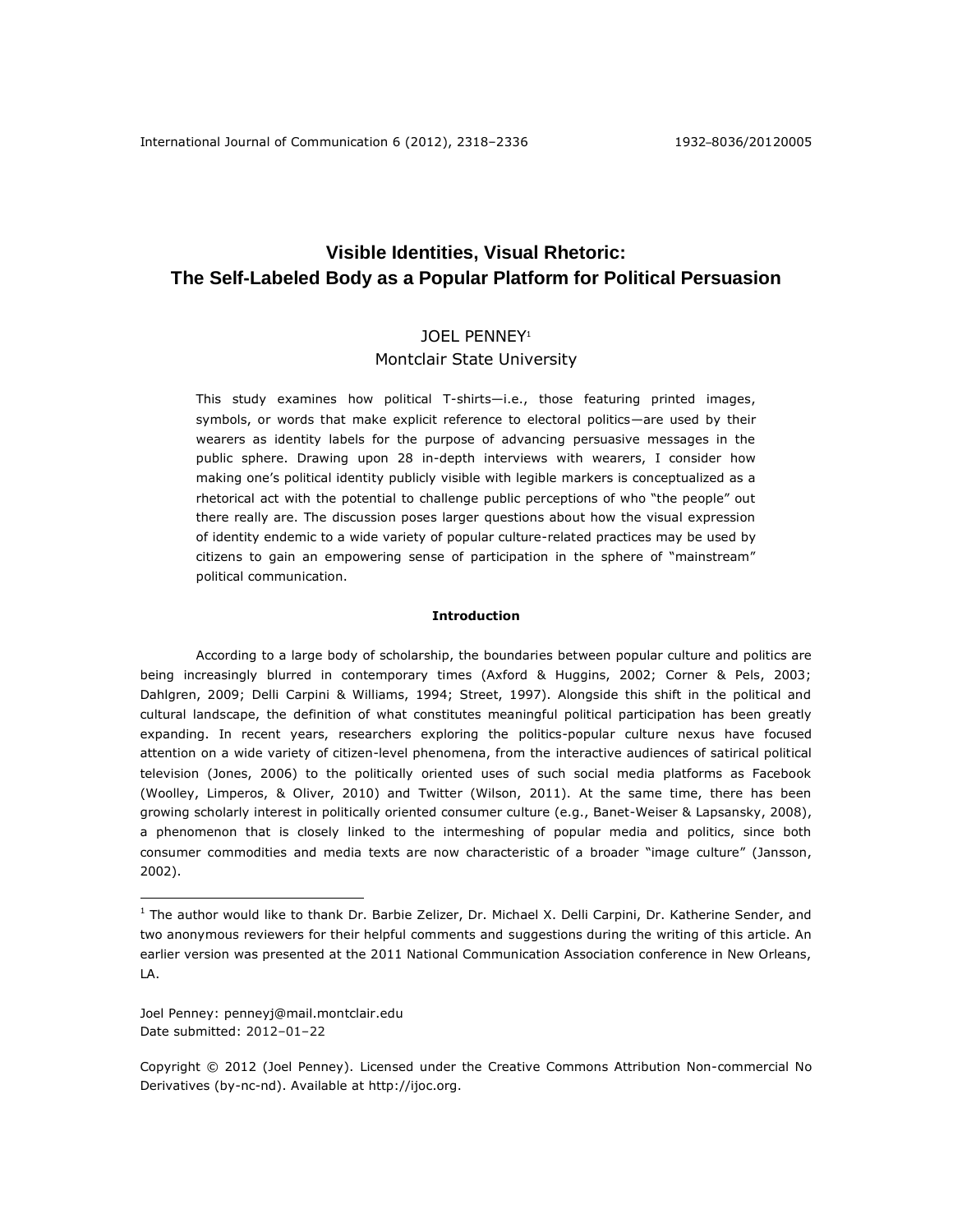$\overline{a}$ 

A common theme running across much of this scholarship involves the issue of whether citizenlevel engagement with spectacular, mediatized, and commercialized forms of politics offers promising new avenues of participation in the political process, or rather, represents a potentially worrisome trivialization or undermining of political participation. For instance, Banet-Weiser and Lapsanksy ambivalently question whether popular efforts to combine consumer culture and media marketing with civic activism (such as the famous RED campaign) "merely conflate consumerism with activism, confining social action within parameters that perpetuate some of the problems they claim to address" (2008, p. 1263). Taking a sharper critical perspective, Hearn (2012) lambastes the trend of "green" consumption-based activism promulgated by various commercial entities as wholly antithetical to the goals of the environmental movement. While the following study does not seek to challenge such cogent critiques, it does provide a more generally optimistic account of how everyday citizens may use certain forms of politically-themed popular culture to gain an empowering sense of participation in the contemporary political environment. By examining the particular phenomenon of political T-shirts from the perspective of those who wear them, I aim to build upon recent scholarship that has emphasized the potential for popular culture platforms to open up new spaces for everyday citizens to engage in meaningful political activity (e.g., Dahlgren, 2009; Jones, 2006).

More specifically, this study examines how political T-shirts—defined here as those featuring printed images, symbols, or words that make explicit reference to the formal electoral political arena—are deliberately used by their wearers as identity labels for the purpose of advancing persuasive messages in the public sphere.<sup>2</sup> Drawing upon 28 in-depth interviews with young adults who have worn such items, I consider how making one's political identity publicly visible with clear and legible markers is seen as transforming one's body into a visual rhetorical text that may have real political effects. By creating visibility for their political identities via this popular culture platform, the participants here see themselves as potentially challenging public perceptions of who "the people" out there really are, a reality-redefining gesture that they conceptualize as an efficacious form of political action. Although the nature of the effects produced by such public identity performances vary greatly in the minds of the participants, I use the term "persuasion" here to refer to any sort of potential attitude or behavioral change (however large or small) that may impact the outcome of elections. However, my goal is not to scientifically test whether or not this unique form of embodied visual rhetoric truly works upon audiences in the ways it is intended, but rather, to qualitatively explore the logics by which the wearers themselves understand their practices to be fulfilling a persuasive function within the electoral political realm. While the research focus rests squarely on the phenomenon of political T-shirts, I use my inquiry to pose larger questions about how projects of identity expression endemic to consumer culture and popular media fandom on the one hand,

 $2$  While this limited definition of "political T-shirts" is used here for the sake of clarity, other definitions are also certainly possible. For instance, one may look beyond the realm of formal electoral politics to include T-shirts that make reference to any number of social movements (e.g., environmentalism, feminism, LGBT rights, etc.). In fact, whether a person considers a T-shirt to be "political" in nature may vary depending on his or her own subjective understanding of its meaning. However, the T-shirts discussed in this particular context all make clear and explicit reference to the U.S. electoral political system, and the participants whose first-hand accounts are featured here were recruited based upon their judgment of whether their T-shirts fit these specific criteria.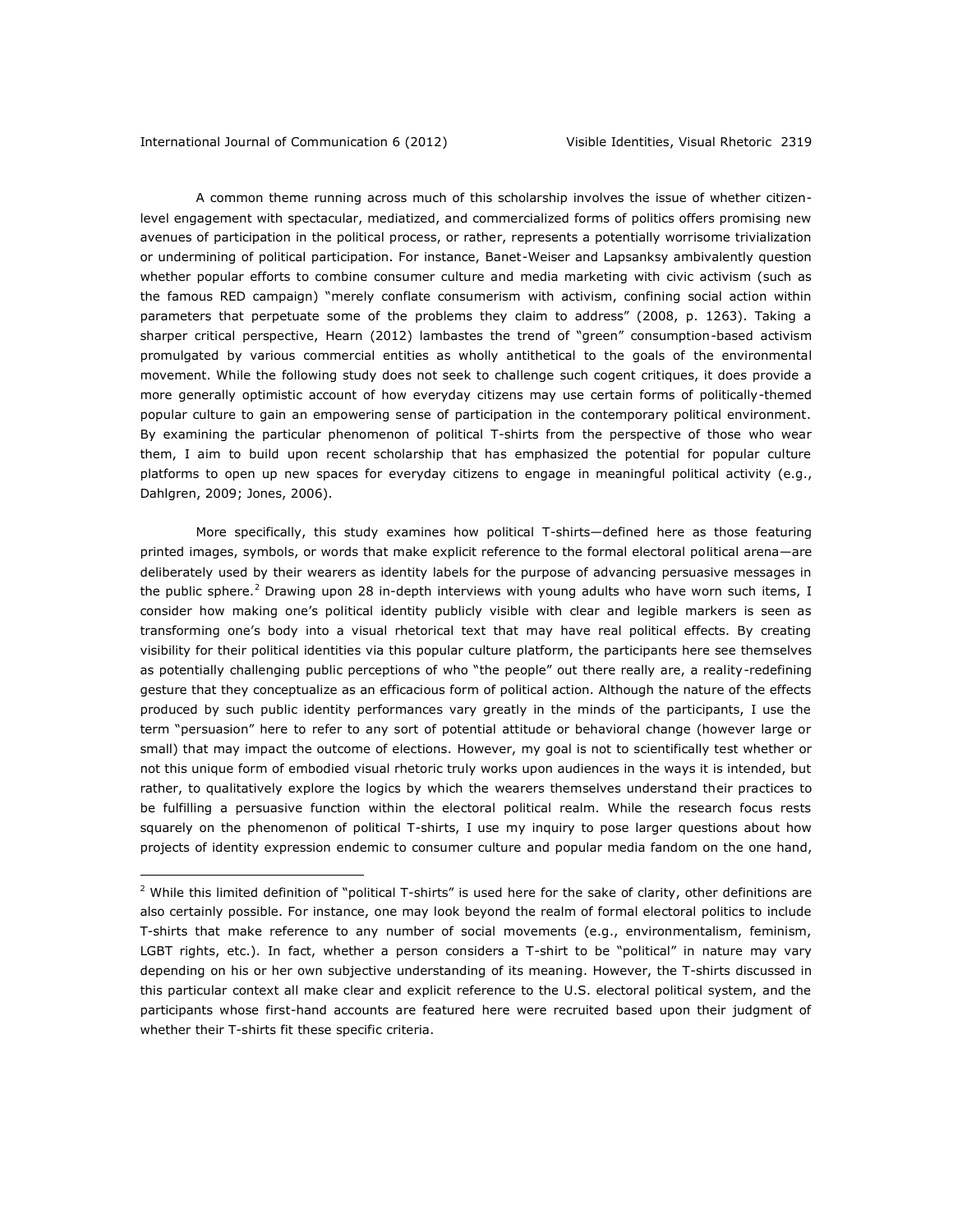and projects of public communicative action on the other, are becoming increasingly entwined within postindustrial capitalist societies. I further emphasize how my approach, which draws its theoretical framework from studies of subaltern "grassroots" social movements that have historically focused on projects of public visibility, can enhance the study of citizen-level participation in mainstream electoral politics in the present context.

# **Popular Culture, Dress, Identity, and Grassroots Political Expression**

The notion of using one's participatory engagement with popular culture as a means of identity expression is well-established in the sociological and media/cultural studies literature. For instance, Fiske (1989) emphasizes how people actively draw upon popular culture material (such as music, fashion, and television) to create spectacular expressions of their membership in youth subcultures or other subordinate communities (see also Hebdige, 1979). For Jenkins (2006), the interactive and creative practices that fans of popular culture enact through digital technology work to articulate cultural identities and form communities (and according to Jenkins' logic, may even serve as a model for collective political action). The field of scholarship focusing on the consumer culture of Western capitalism describes similar sorts of processes at work, but within a broader social context. Summarizing the insights of such sociologists of modernity as Giddens (1991), Slater explains that, in Western consumer capitalism, "we choose a self-identity from the shop-window of the pluralized social world; actions, experiences, and objects are all reflexively encountered as part of the need to construct and maintain self-identity" (1997, p. 85). In other words, the self must be continually produced through identity performances enabled by the purchase and display of popular culture artifacts.

While a wide range of popular consumption and media fandom practices may serve to express (as well as to self-reflexively construct) identity, the physical human body remains a central locus for this sort of performative activity in the contemporary context, particularly through practices of dress. As Crane (2000) notes, over the past hundred years, fashion has become more and more focused on lifestyle identity expression, as brand marketing has created "niches" for consumers to express themselves along the lines of race, gender, and sexuality (to name a few of the most important indices of identity). While printed T-shirts designed as legible identity labels may represent this trend in its most intensified form, adorning the body with visual markers of identity has, in fact, been a common cultural practice throughout human history. The anthropologists Roach and Eicher (1979), for example, describe a vast array of identification functions of personal adornment in different societies across the world. These functions include the public indication of social role, economic status, religious beliefs and values (as in Amish and Hasidic communities), and most significant for the present study, political affiliations. Indeed, the authors point to historical examples that can be considered precursors to the modern political T-shirt, such as differentially-placed beauty patches during the reign of Queen Anne in England—a patch on the right cheek indicated preference for the Whigs, the left cheek for the Tories, and both cheeks for a neutral position. While such accounts suggest the historical significance of marking political identities with visual labels, they do little to elucidate how these visual expressions may have been deliberately used as tools of political persuasion.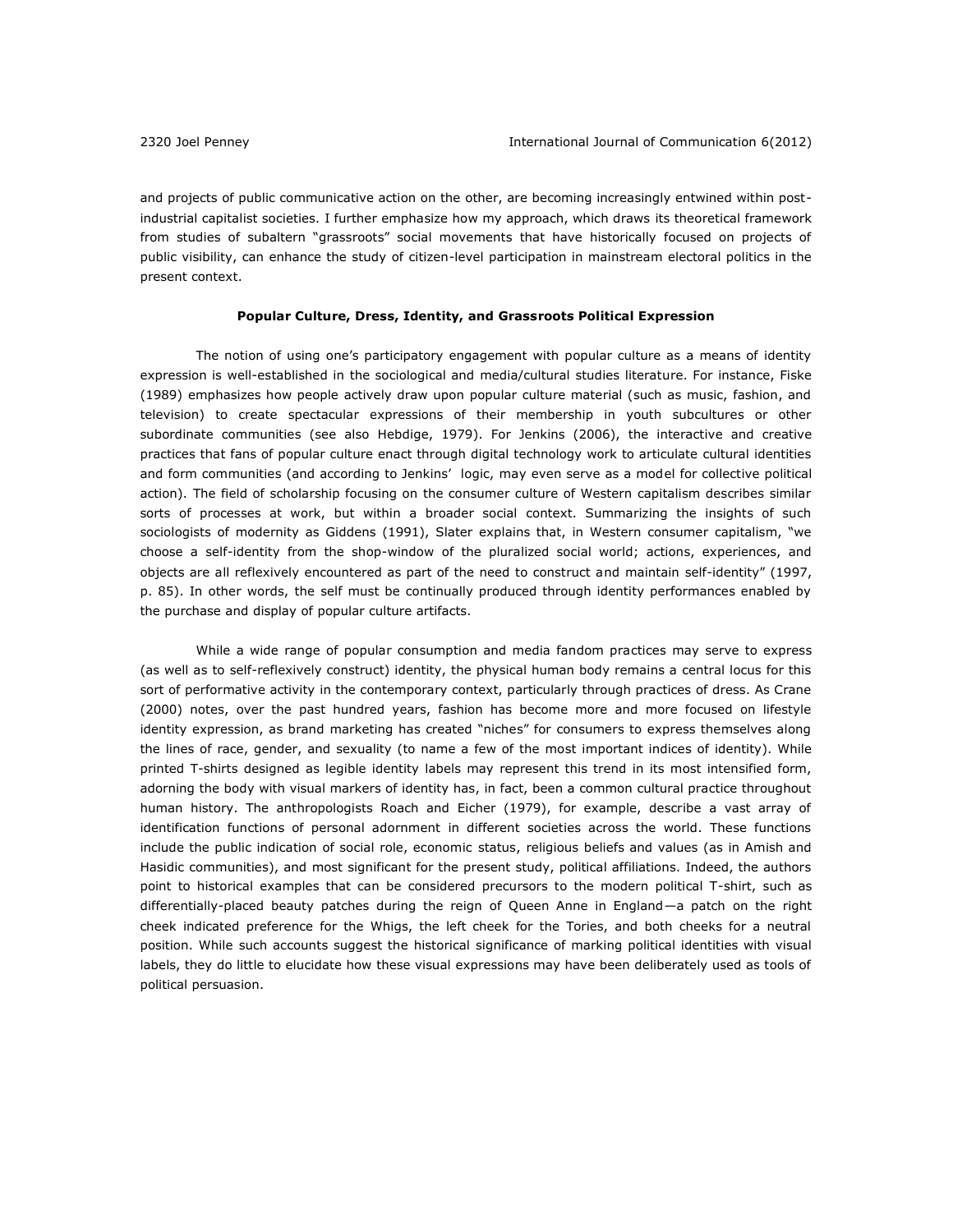However, recent scholarship devoted to politically oriented dress practices offers a more vivid picture of how popular platforms of identity expression may interact with the public sphere, thus providing a useful framework for theorizing this constellation of issues more broadly. In particular, Parkins (2002) sketches the contours of such a framework in her account of the early 20th-century women's suffrage movement in the UK. She discusses how women who sought to gain the right to vote wore purple, white, and green—the official colors of the Women's Social and Political Union (WSPU)—as a deliberate and recognizable public gesture that both worked to build a movement identity and allowed it to step onto the broader political stage: "Through the use of fashion and specific colors, the suffragettes forged a public identity for themselves and introduced themselves and their cause into the sphere of political communication" (ibid., p. 99). In other words, the identity expressions of the suffragettes, achieved via the display of fashion commodities as legible political markers, may have not only served to help construct the movement, but also to visually advocate its positions to the broader society. Parkins uses her case study of the WSPU to help model an expanded conception of public sphere participation that includes spectacular and expressive practices in addition to the deliberative dialogue privileged by Habermas (1989) and his followers—a move that is particularly productive for connecting political participation to a range of expressive activities related to popular culture.

It is important to note that Parkins' emphasis on the public visual appearance of the suffragettes via dress as a platform for participating in "the sphere of political communication" echoes certain ideas of 20th-century political philosophy—particularly those of Arendt and a number of her followers. For Arendt (1958), self-disclosing appearance in the public realm is the foundation for all political action. While her discussion of appearance-as-politics is not limited to such visual self-presentation practices as dress, she does note (in a clear parallel to the WSPU example) that the marked-out appearance of the sans culottes (i.e., the working class of the French Revolution) coincided with their being "admitted into the public realm," and thus "enter[ing] the scene of history" (ibid., p. 195). Arendt's political philosophy thus lays out a broad conceptual framework for understanding public visual displays—particularly those that are embodied and self-disclosing—as playing a role in an expanded notion of the public sphere. Indeed, the revival of Arendt's ideas since the 1990s has tended to embrace the stylistic, aesthetic, and performative aspects of her model of political action as potentially liberating for marginalized groups seeking to transform social and political conditions. For example, in an echo of Parkins' argument, Warner (2002) draws upon Arendt's concept of the public realm of appearances in his discussion of feminist and LGBT activism to challenge the Habermasian critical-rational model of political participation theory and suggest the potential political importance of visual expressivity (among other communicative modes). Following from this line of thought, we can begin to appreciate how identity performances enabled by citizens' active engagement with spectacular forms of popular culture (including, but not limited to dress) can be viewed as tools for participation—and perhaps even empowerment—in the broader political environment.

However, the precise ways in which these expressions of identity fashioned via popular culture platforms might actually work as effective political tools remains somewhat unclear from these accounts. While developing such a model is a primary goal of the present study of political T-shirts, empirical research on the visual rhetorical strategies of social movements helps us to move in such a direction. One notable example is Chaffee's global comparative study of protest street art. Conceptualizing street art as "low-technology mass communication in an age of high technology" (1993, p. 3), he considers the political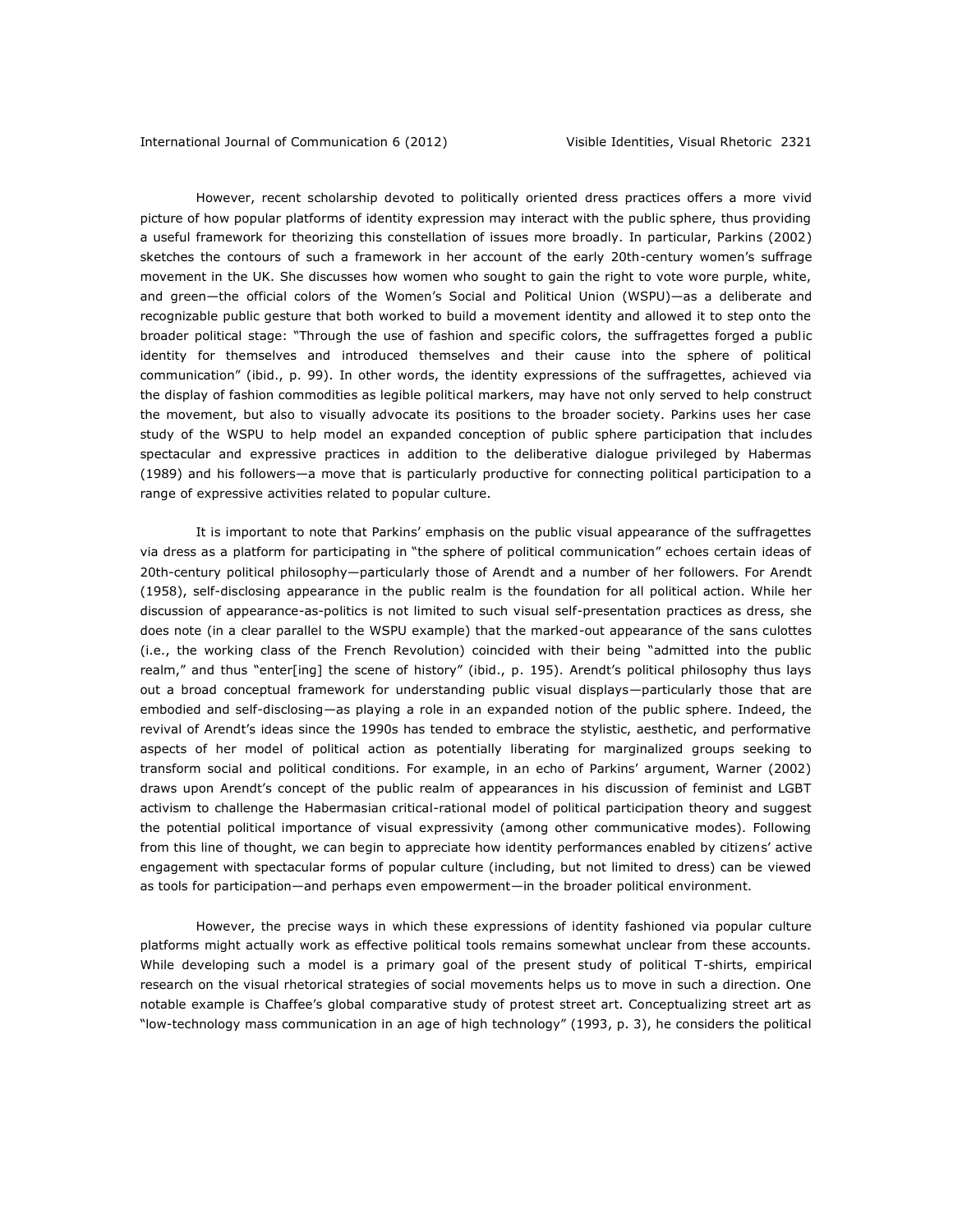potential of a number of expressive popular culture platforms, including wall murals, graffiti, posters, signs, stickers, pins, and T-shirts. Chaffee argues that protest street art carries, in its very form of presentation, certain rhetorical connotations of authentic "grassroots" political sentiment, standing as a signpost of what is "really" going on: "[I]ts use is appealing especially to those who stress a collective consciousness and claim to speak for and represent the people" (ibid., p. 15).

Here, Chaffee touches upon a key idea within critical political theory. According to Laclau (1977, pp. 167–173), laying claim to "the people" by articulating who "they" are and what "they" believe is central to the hegemonic winning of power by dominant social groups. Laclau's theory also considers the progressive potential of de-articulation and re-articulation of "the people" by subaltern groups engaged in political struggle—an idea that has been enthusiastically taken up in critical/cultural media studies, particularly by Hall (1982). While much of this work focuses on the discourse of electronic popular media (especially television, in Hall's case) as a privileged site for articulating "the people," it is also important to examine other platforms of popular culture where claims to represent "the people" are particularly strong. Indeed, the protest street artworks documented by Chaffee have readily apparent connotations of "grassroots" authenticity, as they seemingly emerge spontaneously from everyday people operating outside of official systems of communication. When such popular culture forms are combined with a living, walking body, as in the case of T-shirts, buttons, or pins, the appeal to "grassroots" authenticity is particularly charged; i.e., the rhetorical political message being visually presented is concrete, owned, coming from a "real" person and not from a disembodied, professionalized elite. Such an authenticating appeal may be even more pronounced when embodied displays are coordinated into collective public action, articulating a counter-image of "the people" that may potentially challenge public perceptions of political reality. Thus, the formal qualities of these visual public displays of protest—particularly having to do with the intimate and embodied ways in which they are presented—make this sort of rhetorical strategy particularly useful for those claiming authentic representation of "the people" for political purposes.

Other research on the visual communication strategies of social movements helps to further orient us toward the present article's central contention that visually articulating identities constitutes a form of persuasive rhetoric. Szerszynski (2003), in his study of environmental activists who engage in public performance art, describes how their visual practices mark their bodies out from the general population in order to call public attention to alternative and eco-friendly styles of living. Goodnow (2006) likewise suggests that the visual articulation of political identities may serve as an efficacious rhetorical tool in the public sphere. She describes how the act of displaying a social movement symbol publicly (e.g., by wearing it on a button or T-shirt) not only identifies the wearer as a member of the movement, but also helps to increase awareness that the movement actually exists, creating publicity that may be instrumental in increasing membership.

This scenario outlined by Goodnow is, in fact, one example of how articulating identity with popular culture artifacts like self-labeling T-shirts may work as a form of political persuasion—here involving the strategic visibility efforts of a social movement identity that may be unknown to the general public. As the accounts of the political T-shirt wearers interviewed for this study demonstrate, however, other kinds of rhetorical messages can similarly be put forth by making political identities visible through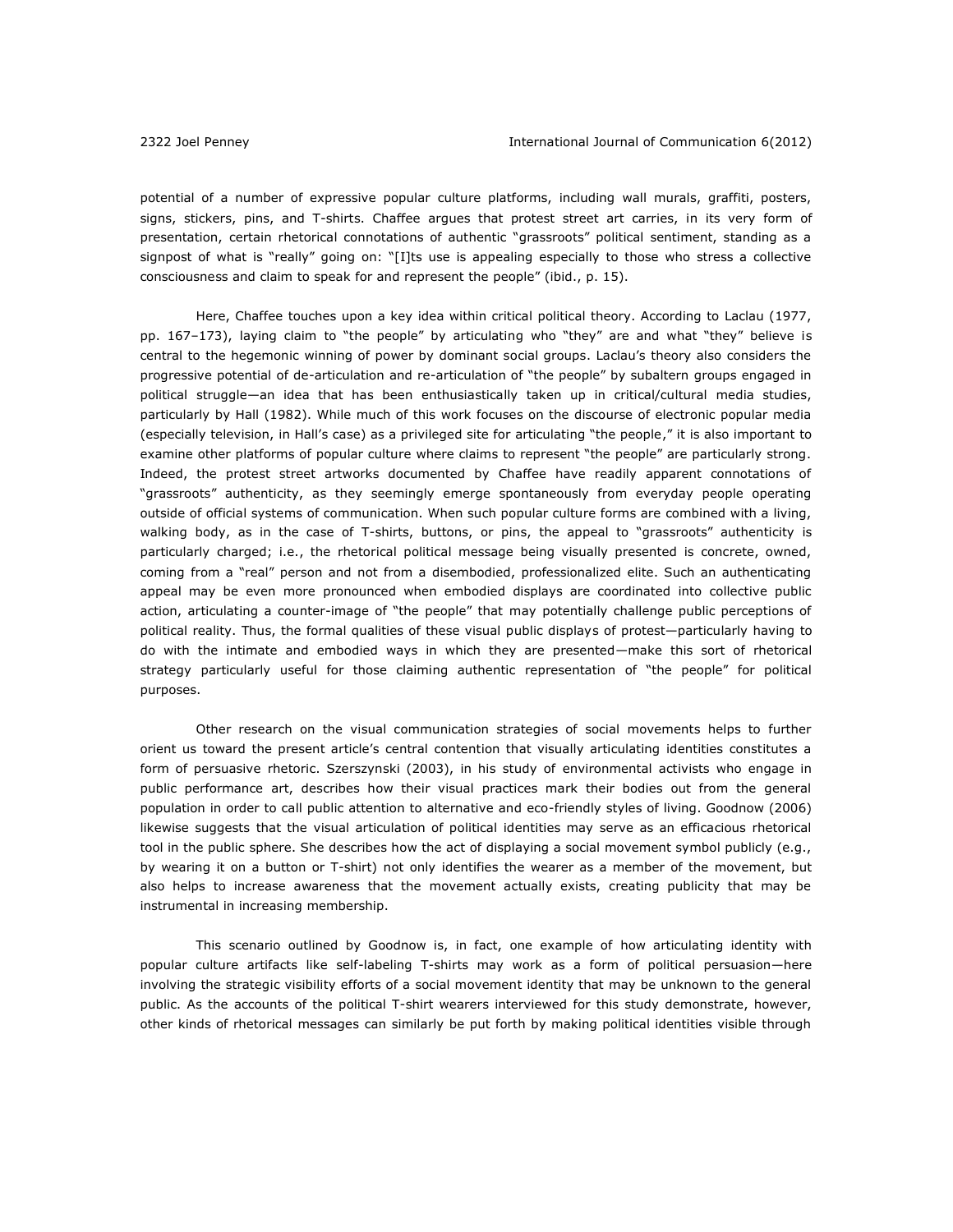acts of self-labeling. While I have focused in this literature review on the visual rhetorical strategies of marginalized social movements—due in no small part to their historical reliance on inexpensive grassroots advertising methods like the wearing of buttons and T-shirts—the same ideas are applicable to the domain of mainstream electoral politics, as well.

The field of political communication, which generally studies the campaigns of elected officials, has typically ignored the kinds of grassroots strategies of persuasion discussed here. However, this study of political T-shirts helps to demonstrate how visual identity performances enabled via popular culture may indeed be relevant for the formal electoral realm, as well as for subaltern, identity-focused social movements. Certainly, bottom-up social movement rhetoric has unique properties that differentiate it from top-down electoral campaigning. While bearing in mind that the two should not simply be conflated, the discussion in this article explores how embodied strategies of visual public discourse familiar in a range of social movement-oriented contexts (Chaffee, 1993; Goodnow, 2006; Parkins, 2002; Szerszynski, 2003) are being adopted by citizens interested in influencing the outcome of mainstream elections. Thus, a primary contribution of this study is to expand the parameters of political communication scholarship by incorporating concepts from the study of social movements that have historically placed emphasis on the public articulation of social identities.

#### **Method**

In order to better understand how the self-labeled body is deliberately used for the purpose of politically oriented persuasion (among other uses), in-depth interviews were conducted in 2010 with 28 young adult Americans who have worn T-shirts related to mainstream U.S. electoral politics. Participants were recruited through email announcements sent to politically oriented campus organizations at seven major colleges in a metropolitan area in the northeastern United States. These organizations included College Republicans and College Democrats, various Tea Party groups, and the Black Student Union—a key group mobilizing students around the presidential election during the 2008 Obama candidacy. Anyone over the age of 18 who had worn a T-shirt making reference to the contemporary U.S. political arena was eligible to participate in the study (in addition, 26 wearers of T-shirts related to the LGBT and environmentalist movements were also interviewed as part of a broader research project, although their data is not included here because of the focus of the present analysis).

This purposive sampling strategy takes its inspiration from what Glaser and Strauss (1967) call "theoretical sampling," i.e., "choosing those whose testimony seems most likely to develop and test emerging ideas" (Hammersley & Atkinson, 2007, p. 107). There were, indeed, a number of reasons for selecting members of these particular groups for data collection. One was to include the perspectives of both those who wear political T-shirts referencing both right-wing viewpoints, and those who wear their left-wing counterparts. In addition, the recruitment focus on college campuses reflects an interest in sampling young people, a group that has historically embraced printed T-shirts as a popular fashion item (see Crane, 2000). Some participants who responded to the recruitment announcements were above college-age (up to 31 years old), and had been on the email lists of these campus-based organizations for various reasons relating to their political participation. The resulting sample of 28 American political T-shirt wearers thus included both college students as well as adults in their 20s and early 30s, all of whom were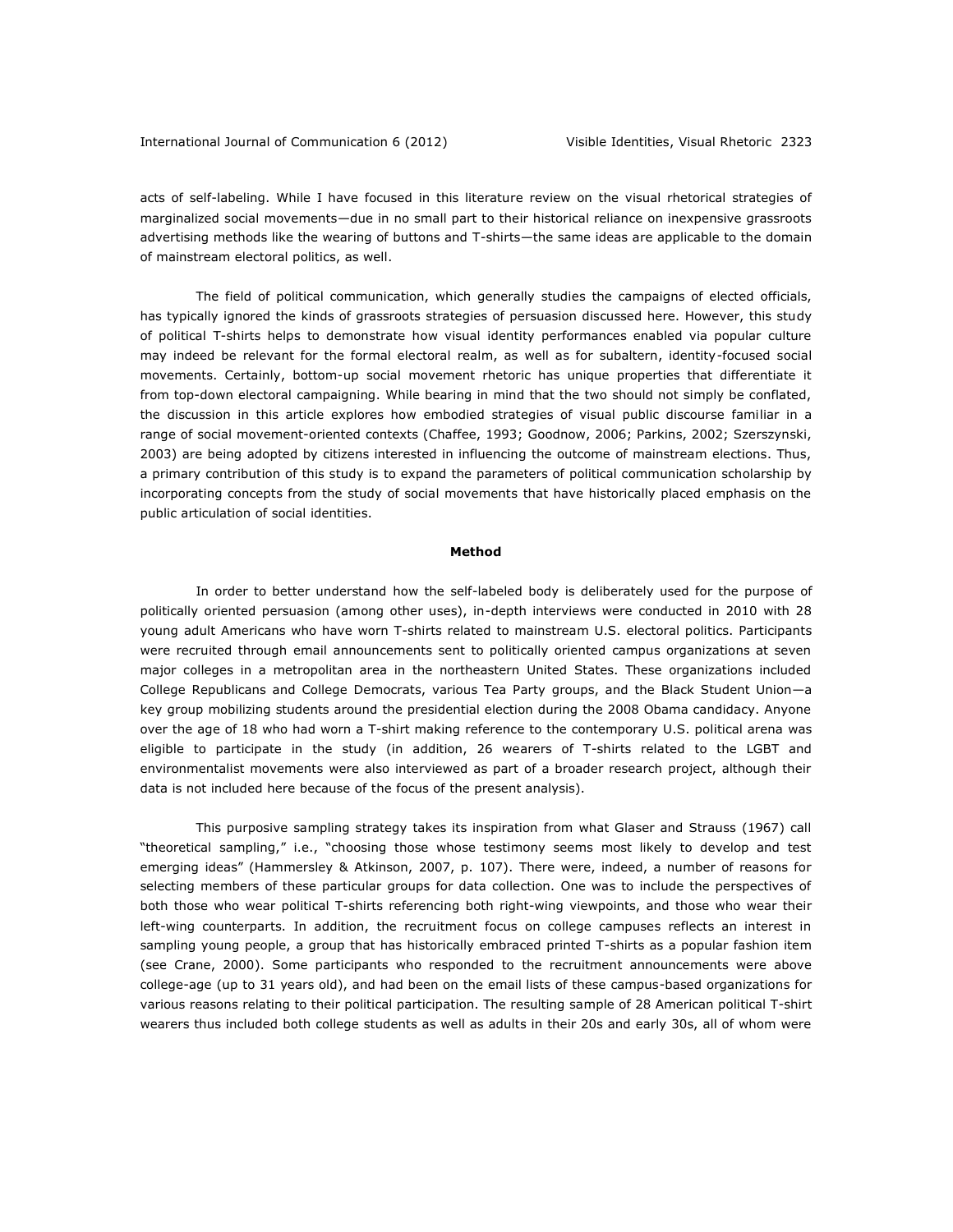involved to some extent in local organizations engaged in the political arena. This was not intended to be a statistically representative sample of the broader population of all people who wear political T-shirts, but rather, a strategically-chosen window into a much larger set of popular practices that could be useful for theory-building.

In semi-structured, conversational interviews, participants were asked to describe their experiences wearing political T-shirts, as well as their motivations for doing so. The interviews lasted from 30 to 90 minutes each, and were conducted in a one-on-one, personal setting. Participants were given pseudonyms to protect their confidentiality. The goal of these interviews was to qualitatively explore the full range of ways in which the practice of wearing political T-shirts is made meaningful for those who engage in it. Rather than introducing possible motivations, the interview schedule was deliberately kept open-ended and exploratory (e.g., "What do you see as your motivations for wearing your T-shirt?"; "Do you think that your T-shirt communicates anything to people who see it? If so, what?" etc.), so as to allow participants to tell their stories and articulate their ideas in their own terms. In keeping with the loose, conversational structure, the questioning moved in a unique direction for each interview and adapted to each participant's individual reflections and experiences (i.e., what Rubin and Rubin [1995] refer to as "responsive interviewing"). Many themes were touched upon over the course of the interviews, including using T-shirts to enhance bonds with like-minded others, as well as using them to reinforce one's own sense of political identity. However, due to the specific theoretical focus of this article, I limit the discussion below to a single prominent theme that arose unprompted in the interviews: the wearing of political T-shirts as a deliberately rhetorical act of self-labeling, making one's political identity visible for the purpose of persuasion. Indeed, this theme strongly resonates with the above-noted literature on the communication strategies of subaltern social movements, which has shown how grassroots projects of public visibility can function rhetorically in the public sphere. Reflecting this theoretical framework, the following discussion is intended to highlight how identity expression via popular culture engagement may be actively put to use by citizens as a way of gaining entry into the sphere of mainstream electoral politics.

#### **Visual Self-Labeling as Political Rhetoric: Participants' Firsthand Accounts**

When discussing motivations for wearing their political T-shirts, many participants emphasized not only the persuasive messages printed on the T-shirts themselves, but also the message-making potential of their bodies as they were labeled by these items. In these scenarios, the T-shirt functioned to publicize a key attribute of the wearer's political identity that would not have been obvious or visible otherwise, in order to make a point about the presence of that identity in a particular locale. As a mode of persuasive message-making, this can be best comprehended by thinking of the wearers as rhetorical "body-texts" (my own term), since aspects of the individual wearer's identity that are made visible by the T-shirt label combine with aspects of the wearer's identity that are already plainly visible (including certain physiological attributes, as well as physical presence in particularly area or community) to form a rhetorical whole. In other words, the persuasive message of the "body-text" can be defined as the hybrid effect achieved by juxtaposing the physical body of the wearer in public space with the T-shirt's visual markings of his or her identity.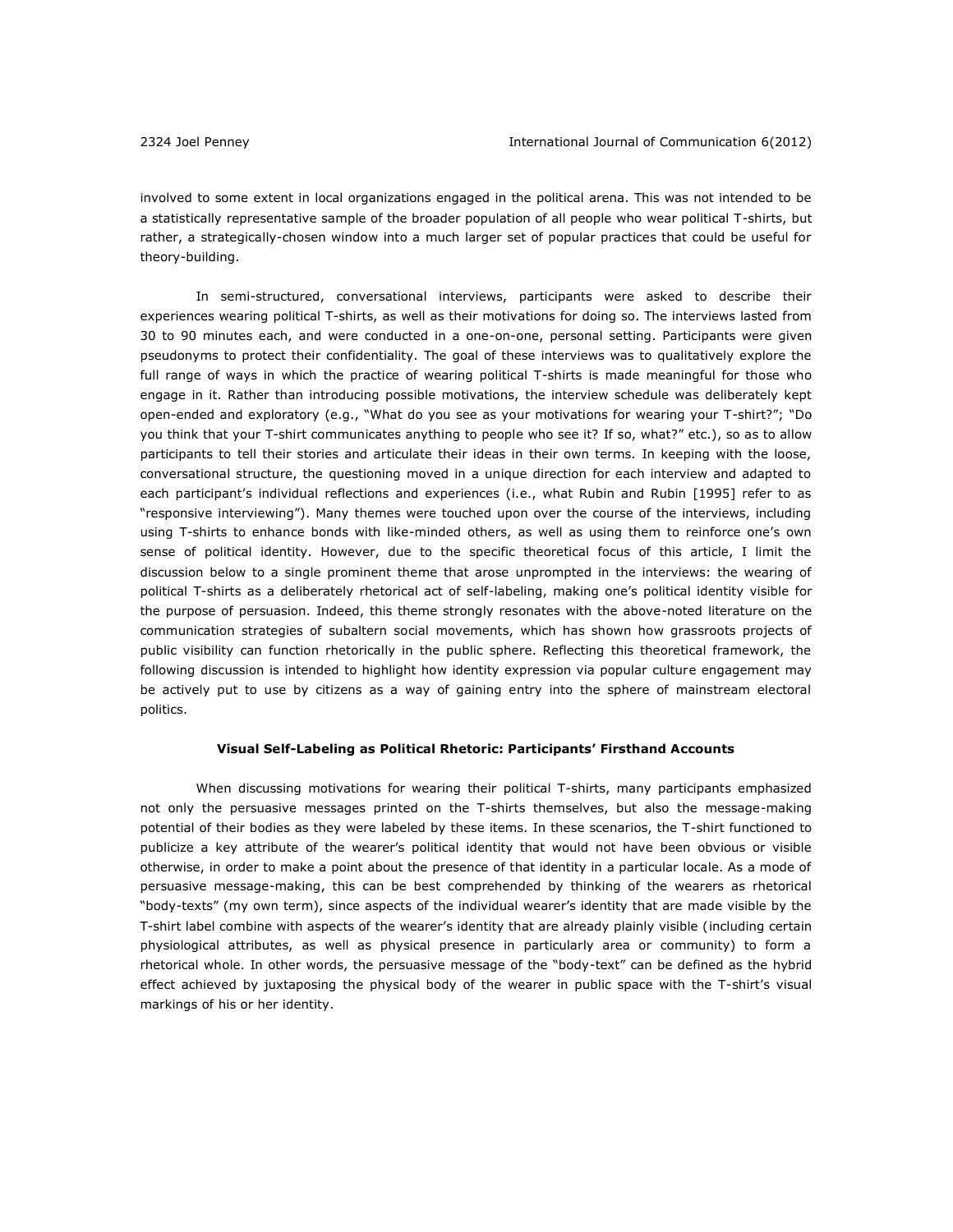For example, Matthew described how he wore his Obama shirt to send a message to his campus community that young people are, in fact, more interested in politics than is commonly believed. As Matthew explained:

I wanted to show that young people were interested in politics too. So when I would go out to certain places, I would wear that shirt, and people would be like, "Oh, here's a college kid that actually cares about something."

Matthew's age as a visible attribute of his body thus combines with the T-shirt's label of his identity as a person who has a strong interest in the upcoming election in order to form a hybrid body-text message that is greater than the sum of its parts. By giving their identities visibility through the enhancement of textual labels, these participants saw themselves as making an impact on public perceptions of who exactly "the people" out there really are. The message being sent here is thus one that attempts to redefine the nature of reality itself for the onlooker, as opposed to one that attempts to explicitly persuade him or her in one direction or another. However, as noted above, articulating who "the people" are is an act with significant—if somewhat indeterminate—political consequences, since notions of what *is* precede notions of what should and should not be. In conducting my research, I found that how, exactly, these reality-redefining identity performances can become rhetorical in the formal electoral realm ranges considerably, as participants highlighted a number of different kinds of body-text appeals.

For instance, one major way that participants saw their T-shirt-labeled bodies as performing a persuasive function was by collectively depicting the popularity of a particular politician. Here, the specific rhetorical message printed on an individual T-shirt was less significant than the overall visual impact of multiple bodies publicly identifying themselves as being in support of the politician. Indeed, a number of participants who sought to campaign for an electoral candidate with their T-shirts described a desire to contribute to an overall collective image of the candidate's popularity amongst everyday people—a public spectacle that could potentially persuade others to get on the proverbial bandwagon. The logic here is that those who witnessed the collective representation of popularity would then be more likely to vote for the candidate because they sensed a broad social approval of him or her among their peers. As Patrick succinctly put it with regard to wearing his McCain T-shirt, "People are more likely to vote for someone if they see that there's a large number of people supporting them."

Anthony, president of his school's College Republicans, explained this line of reasoning in more detail when accounting for why he and his fellow club members wore McCain shirts to local campaign events:

We want to make sure that people know the candidate has support in that area, and that's an important way to actually increase support for them. It's attractive to have a whole group of students going around wearing a T-shirt . . . people think to themselves "Oh, there's energy and youth support for the candidate." Generally, it does lead to at least people considering that candidate and his or her views.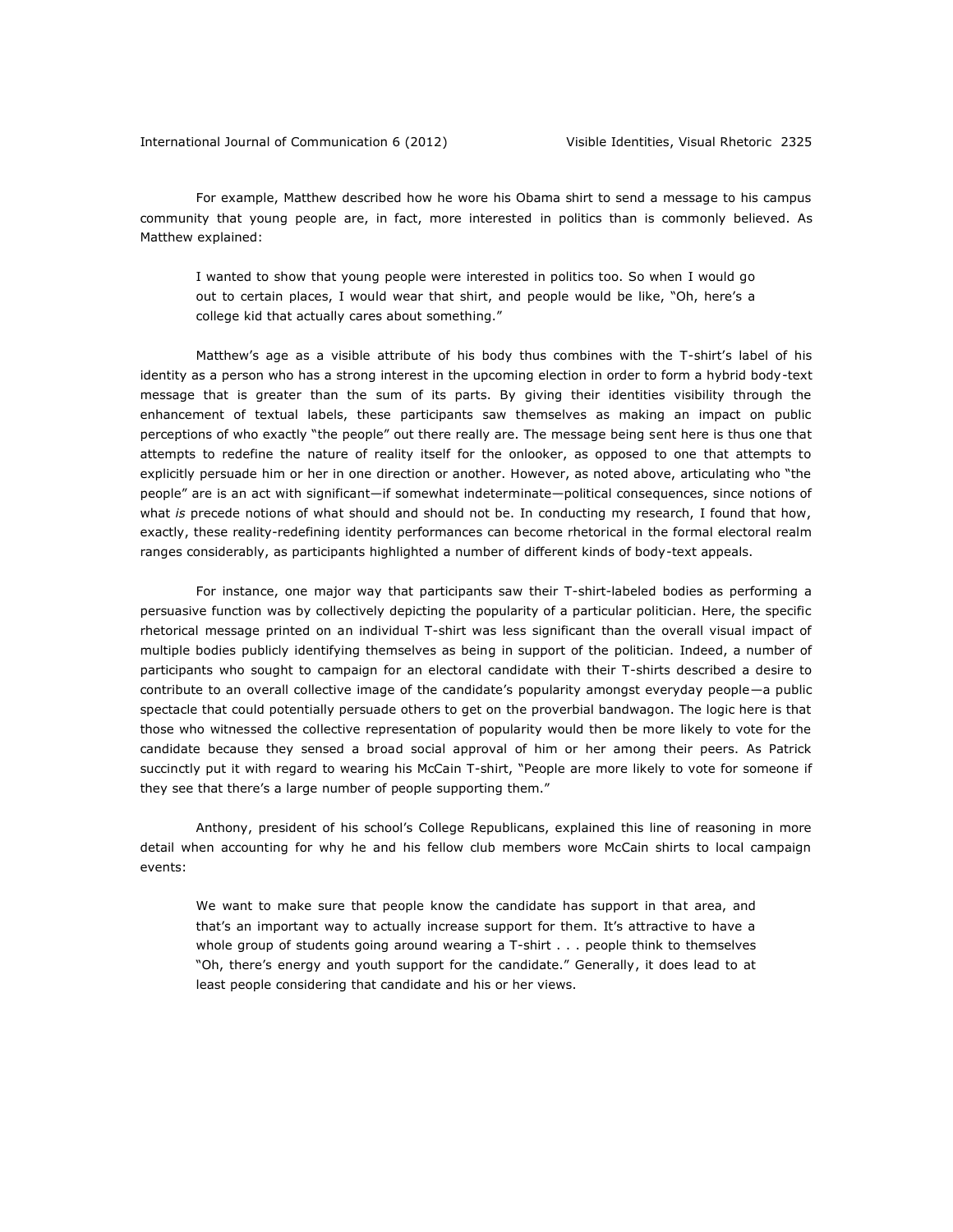Rachel, president of her school's College Democrats, articulated a similar logic when describing how she saw wearing pro-Obama shirts (see Figure 1) as helping her candidate's electoral chances:

There's definitely this "part of a crowd" kind of mentality. When everybody's wearing the same thing, there's definitely this collective force. If they see that their candidate is popular, then they'll think "oh, well I should probably vote." They're not going to go out and waste their time to vote for somebody who's down. . . . So seeing everybody wearing something that supports the candidate kind of says "alright, yeah, this person has some support."



*Figure 1. A Democratic pro-Obama T-shirt worn by an interview participant. (Photo by the author.)*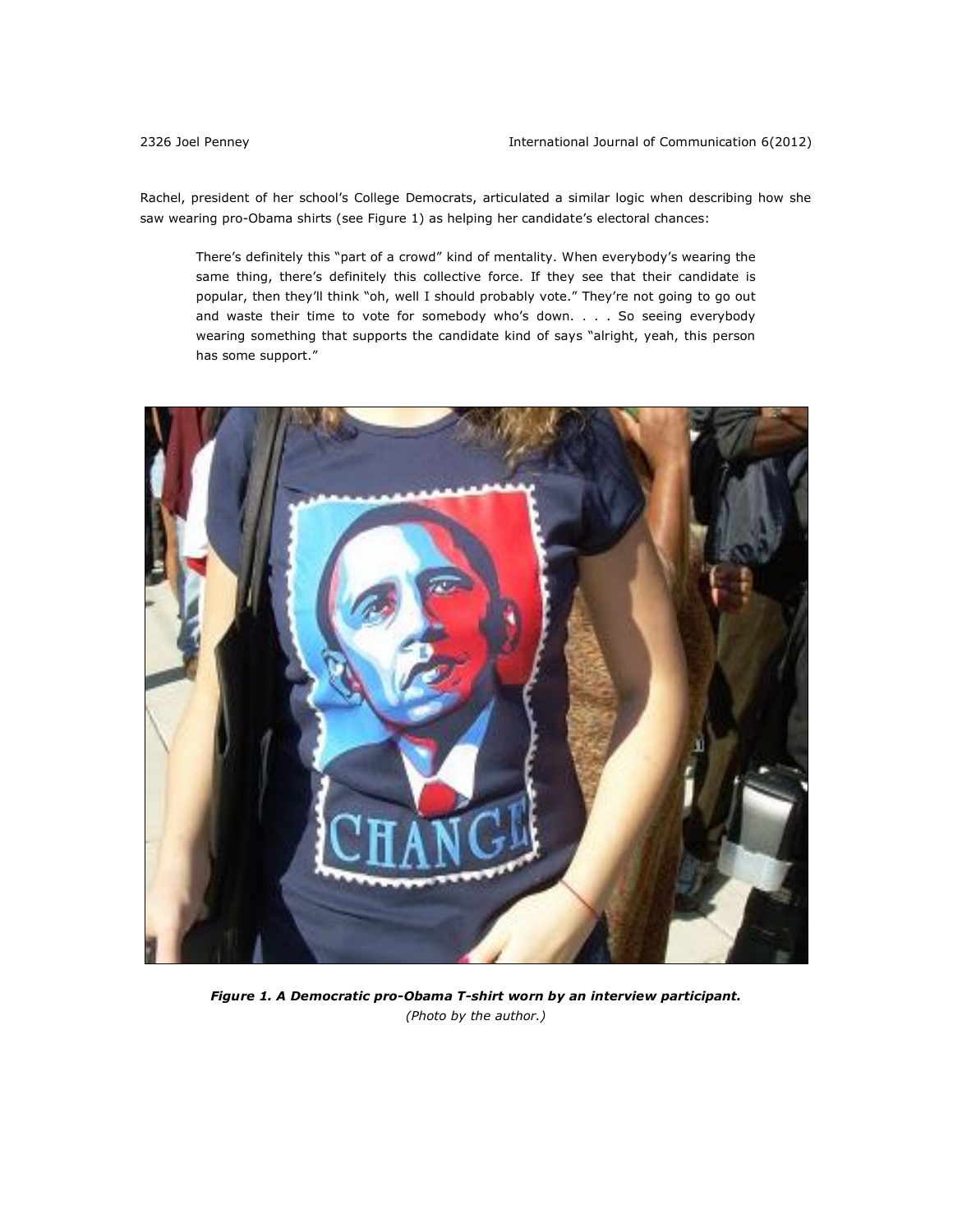Stephanie, another Obama supporter, similarly remarked that "if people see a ton of people wearing these shirts, they get a positive feeling" that can then translate into a higher likelihood of voting for the candidate. As these examples from both young Democrats and Republicans demonstrate, depicting the popularity of candidates is a common way in which wearers of election-related T-shirts imagine themselves as contributing to that campaign's outreach efforts. In this context, they see their individual Tshirt displays as small pieces of a strategic collective visual representation of "Obama supporters" or "McCain supporters"; the more bodies who join them in announcing the widespread presence of this political identity by purchasing and wearing T-shirts, the more persuasive this articulation of "the people" will be (or so their logic goes, at least).

This concept of depicting the popularity of a politician for a public audience was also highlighted by some participants who wore their shirts to political events heavily covered by the media, such as debates or rallies. In these cases, T-shirt wearers sought to create a visual spectacle specifically for the cameras in order to affect perceptions about the politician's popularity in the minds of the viewing audience. Christopher, for example, explained that he wore a John Kerry shirt to a rally in 2004 to make such an impression for the cameras**,** "not me as an individual, but more a group dynamic . . . because so much of the media today is visual." In other words, he figured that, while his specific T-shirt may not receive media attention, his presence alongside many other wearers of similar shirts would create a visual spectacle of the candidate's popularity that would be appealing to television viewers. In this example, when the bodies of the T-shirt wearers were videotaped and transmitted, they came to collectively represent—as well as provide authenticating proof of—the widespread existence of a pro-Kerry constituency.

Ryan expressed a similar desire to depict the popularity of President Obama for mass media audiences when he described his plans to wear an Obama shirt to the then-approaching "Rally to Restore Sanity and/or Fear," held by Jon Stewart and Stephen Colbert in Washington, DC, in 2010. Specifically, Ryan wanted to use this occasion to send a visual message to the nation at large that President Obama's popular support was still strong despite a number of political setbacks; he reasoned that, if many members of the crowd identified themselves as Obama supporters with T-shirts, then this would shape media coverage of the event and thus make an impact on broader public perceptions of Obama's popularity:

Everything is based on how the media reports it . . . how are they going to describe it? Is this something where Obama things were everywhere? If it was true, they would note it. . . . If we get two hundred thousand people there with Obama shirts, that's just going to be part of the momentum you can build.

Again, the rhetorical value of depicting popularity was conceptualized in terms of creating a bandwagon effect where people become more likely to support what they perceive to already be popular. Like Christopher, Ryan saw the sartorial announcement of his political identity at a high-profile media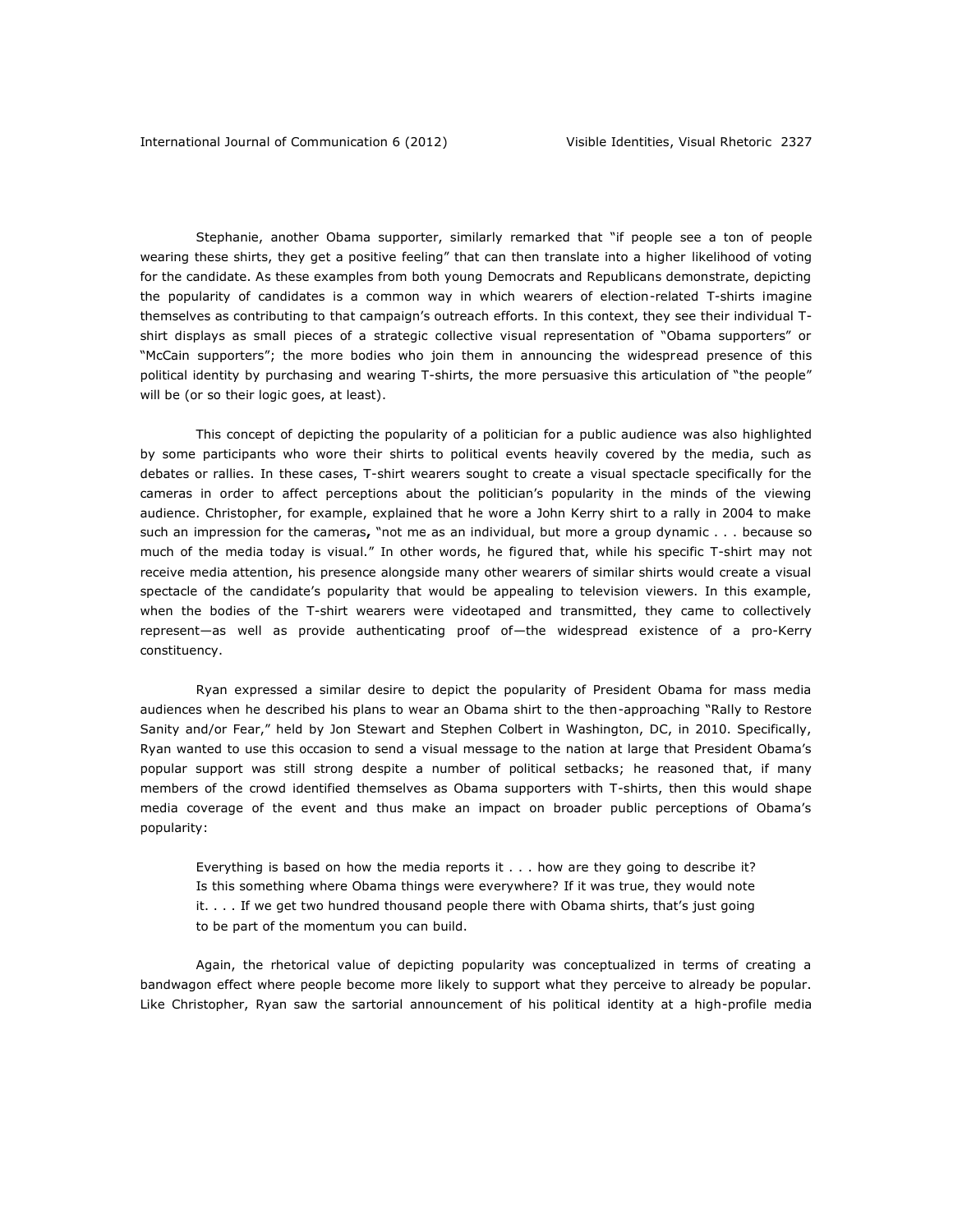event to be one piece of a much larger group representation of this constituency, a mass-mediated image of "the people" that gains persuasive power as it multiplies in size.

Brandon, on the other hand, suggested that his lone televised presence at an Obama rally wearing a Republican T-shirt (see Figure 2) could have a similar effect on public perceptions, due to the mass media's extraordinary power to define political reality with a few choice images. As Brandon explained:

[G]oing there and getting on TV lets everybody who is watching realize that all young people age 18 to 24 are not Obama supporters. There are some people that dislike Obama as much as others like him, and I think that needs to be put out there  $\ldots$ because there are a lot of people that are my age that aren't happy with what's going on, but they just don't really have a voice.

Brandon's goal here was thus to provide television viewers with a representative image of Obama's unpopularity with the youth demographic that could counter the image of his popularity created by the youthful crowds of supporters at the rally. Importantly, the message Brandon was trying to sendi.e., that there are many young people in his community who do not, in fact, support Obama—was produced not merely by the graphics of the T-shirt itself, but by the visual juxtaposition of his body as a young person situated in a particular locale with the T-shirt's label of his political identity (as Republican and anti-Obama). In Brandon's view, having just one such body-text image transmitted to television audiences could make a difference in depicting the resonance of anti-Obama sentiment amongst young people, since media images have such a heightened role in articulating who the "the people" out there truly are. By visually announcing the presence of his identity at a rally, and then by having this announcement magnified and extended by mass media coverage, Brandon envisioned himself as altering public perceptions of reality in such a way as to encourage young viewers watching at home to follow his lead and jump on the proverbial anti-Obama bandwagon.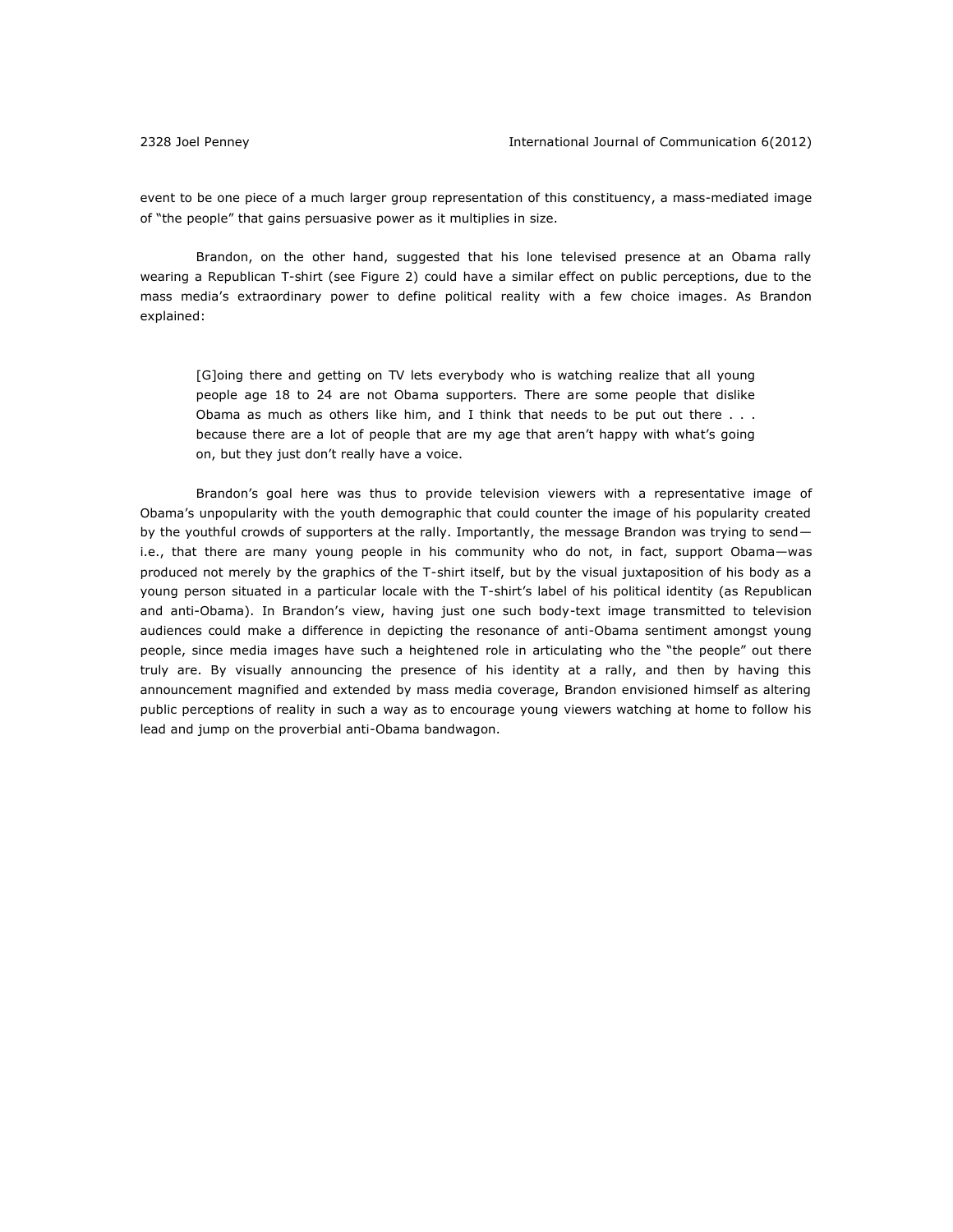International Journal of Communication 6 (2012) Visible Identities, Visual Rhetoric 2329



*Figure 2. A Republican anti-Obama T-shirt worn by an interview participant. (Photograph by the author.)*

An additional type of rhetorical body-text message was described by a number of participants who noted that, when people wear political T-shirts out in public, they not only announce a particular identity, but also indicate their comfort and perhaps even courage in being open about this identity with others. Such individual demonstrations of bravery were imagined by some participants to be something akin to contagion, potentially encouraging others who might privately hold similar views to be more public about them, and thus become more active in pursuing related political objectives. This sort of body-text persuasion can, perhaps, be thought of as modeling a political identity, since the wearer makes a conspicuous public example of him or herself that others can then imitate. As Matthew explains, "When you see someone else wearing a shirt like that, I think it helps other people feel more comfortable . . . not only making political statements, but also supporting that specific cause that you're doing."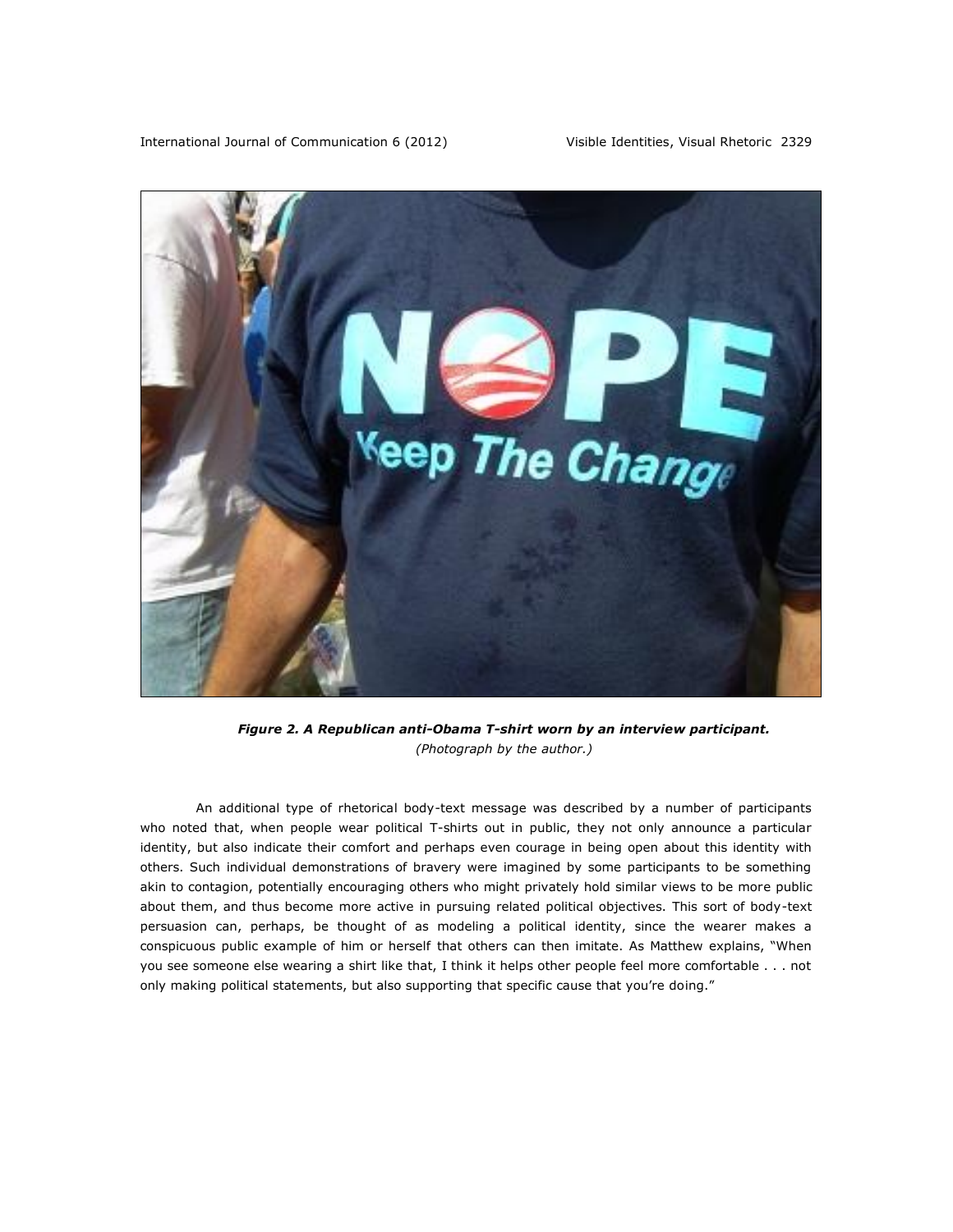As a persuasion-minded motivation for wearing a T-shirt, modeling an identity at the individual level appeared to be of particular interest to those who saw themselves as being in the political minority in their respective areas, and who sensed that like-minded others might be reluctant to openly identify in this way. For example, William described how he sought to provide a model of being openly Republican on his heavily Democratic campus:

I think in this current political climate, people would be afraid to sign up for [College Republicans] because they think people are going to hate them . . . that because they're conservative, they're somehow a bad person. So it's kind of like me going out there and being like, "Yeah, I'm proud to be a conservative and I'm proud to talk about it." If I'm out there doing it, people who maybe were nervous or didn't want to outwardly support a candidate in fear of retribution, or at least being thought of in a different light, might think, "Hey, if there's other people doing it then maybe it's okay for me to as well."

Although the ideological affiliation was reversed, Christopher expressed a very similar idea when he described why he wore his Democratic candidate shirts in the heavily Republican Southern state where he had formerly resided: "There are times when people may not be as willing to speak out as much, but maybe if they know somebody else will, they'll say, 'Well, this guy doesn't worry about it, then why should I?'" Like William, Christopher imagined that, if he used his T-shirt to publicly announce his minority political identity within a potentially hostile environment, then this display of courage could serve as a model for others to follow.

As the participants' responses indicate, the persuasive messages that body-texts can send both range considerably, and may draw their rhetorical force from different types of physical properties (i.e., the wearer's visible attributes, such as age, his or her location in a particular community, etc.), as well as varying numbers of bodies collectively identifying themselves with the same T-shirt label. The purpose of my highlighting some of the different applications of body-texts described by participants is not to create an exhaustive list of such strategies, but rather, to make the broader point that wearing political T-shirts can be a way for citizens to conceptualize their popular culture-enabled performances of political identity as empowering forms of visual rhetoric. The visual marking-out of political identities via popular dress practices can thus be understood as a form of public communicative action with a real (if indeterminate) potential impact, as it may affect broader perceptions about the presence of these identities and possibly influence public opinion.

In the scenarios detailed above, participants actively sought to make a public visual spectacle of themselves in the hopes of changing perceptions about who "the people" out there really were. However, the fact that this sort of rhetorical strategy was particularly common among participants who saw themselves as members of political minorities within their respective areas—whether coming from the right or the left—suggests that this practice may be most appealing to citizens who embrace an outsider role. Understanding this practice as a strategically rhetorical articulation of "the people" is therefore not meant to suggest that those who adopt it are necessarily interested in fashioning images of unity or consensus. Rather, by boldly confronting those around them with their marked-out difference, these citizens often appear to use their public expressions of identity as a form of protest. Thus, while this sort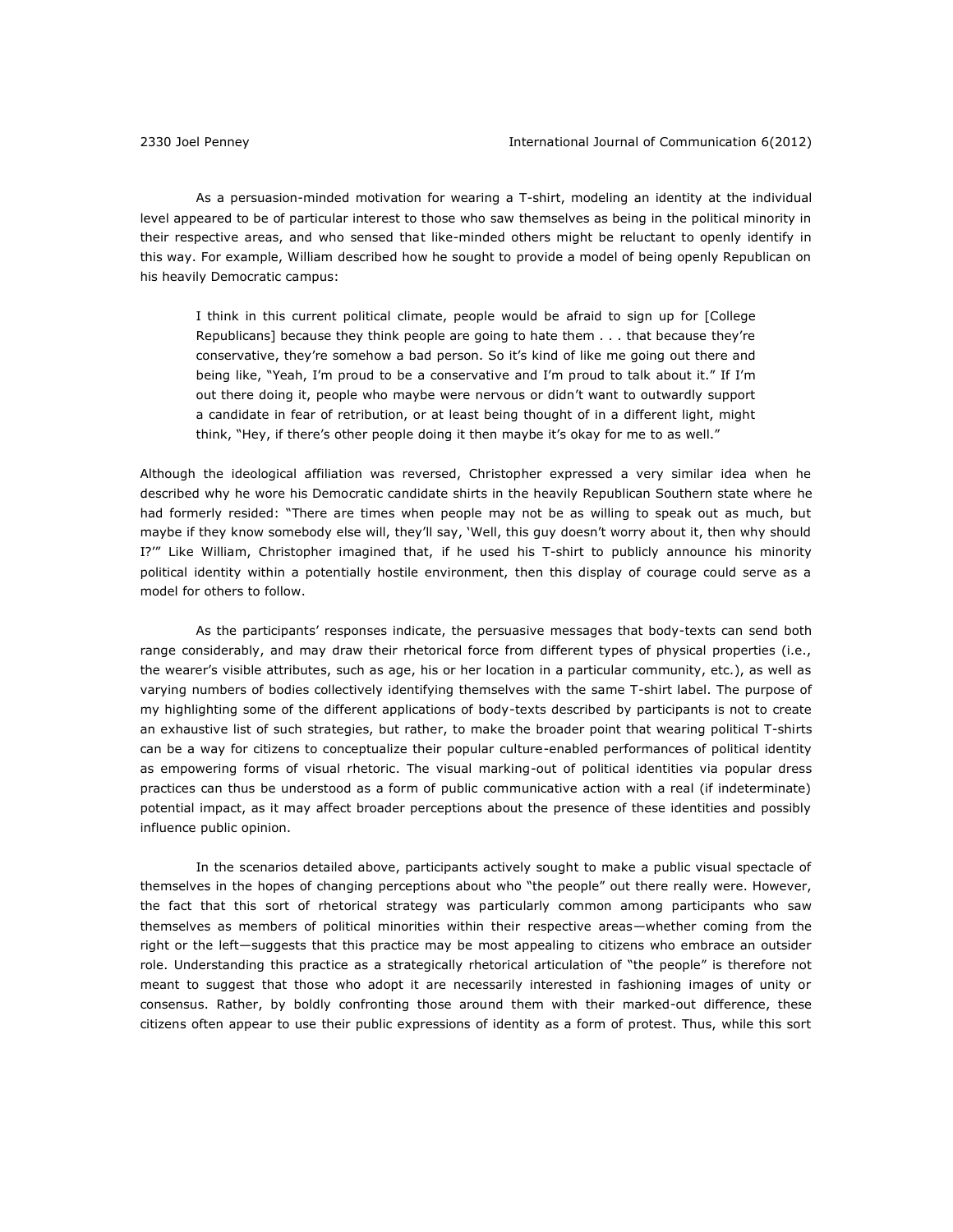of rhetorical practice operates according to a logic that resembles theories of articulation as developed by cultural studies figures like Laclau (1979), it is important to recognize that these articulations are typically conceived of as challenges to popular conceptions about the makeup of "the people." An interest in confrontation and protest therefore seems to greatly motivate those self-described outsiders who choose to press their popular culture-enabled performances of identity into the service of electoral political persuasion. This point may go some way to help account for why—and under what conditions—a selfdisclosing rhetorical strategy commonly utilized in subaltern, identity-focused social movements may be adopted by citizens for campaigning efforts within the mainstream political arena.

#### **Conclusion**

Working under the assumption that representations of "the people" not only construct political reality, but also impact how people behave within it, the participants who described sending body-text messages saw themselves as being empowered to alter public perceptions in a way that could ultimately further their various political objectives. This theme of transforming bodies into legible political identities via textual self-labeling as a potentially efficacious rhetorical act resonates with a number of theoretical points made within political philosophy. In particular, it closely aligns with Laclau's (1979) notion of rearticulating who "the people" out there in the world truly are as a way of strategically altering public perceptions of political reality. Through making aspects of one's identity publicly conspicuous, one's selflabeled body can come to stand as a visual representation of broader political phenomena that may have the potential to move the public in various directions. Furthermore, the idea of the political potency of "mere" visibility in public via wearing T-shirts echoes Arendt's (1958) theory of self-disclosing appearance as a foundational act of political participation. In the context of the practices documented above, we can recognize how such self-disclosure not only announces one's presence on the political stage, but may also advertise one's political identity to others in the sense of strategically bringing their attention to its existence and salience. As noted earlier, scholars examining the rhetorical strategies of social movements, such as Parkins (2002), Goodnow (2006), and Szerszynski (2003), have argued that spreading awareness about a movement by visually marking out the bodies of members may be instrumental in increasing membership and putting forth its case to the public. Judging from the first-hand accounts of participants who sought to bring visibility to their political identities with T-shirts in order to impact the outcome of mainstream elections, this set of practices appears to be relevant for multiple levels of contemporary political activity—in particular, among those who seek to use their marked-out difference to challenge what they perceive as the status quo around them.

However, whether or not these body-text rhetorical political messages were effective in changing the minds of onlookers is rather indeterminate from the above accounts. While a number of participants unprompted—described deliberately attempting to persuade members of the public in various directions via their visual self-labeling practices, they did not point to any specific evidence of their efforts actually working on audiences. Clearly, expressed intentions are not the same as effects. However, setting aside the true efficacy of body-text persuasion, the very fact that these politically-engaged citizens are intuitively aware of this visual rhetorical strategy—and deliberately use it to gain a sense of participation in the electoral political process—means that it deserves more serious attention from communication scholars. Indeed, the accounts of participants presented above suggest a re-conceptualization of the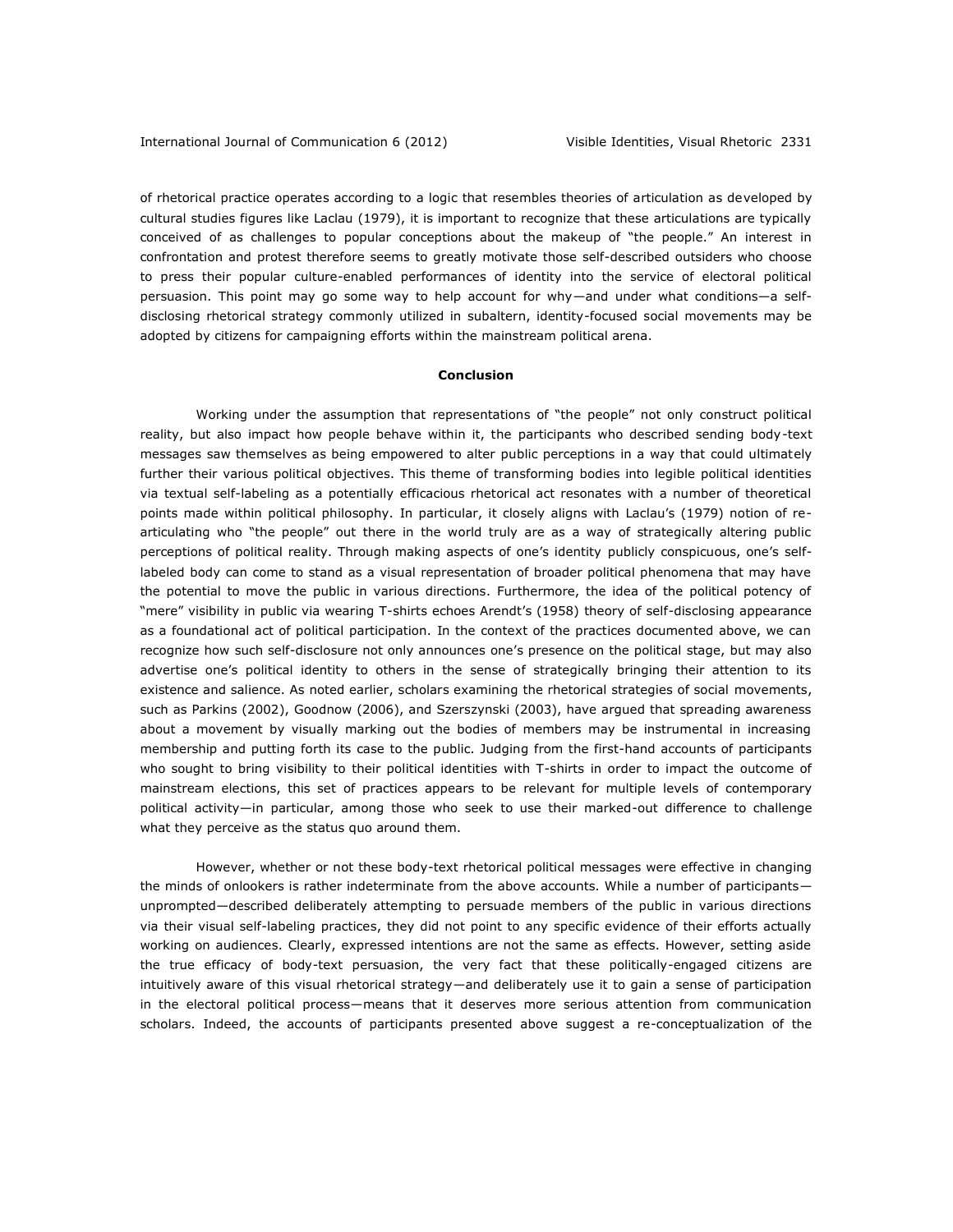adorned body as a visual medium for political persuasion that can contribute to a broadened understanding of how popular culture figures into contemporary grassroots strategies of political communication.

Of course, such T-shirt-based campaigning does not occur in isolation, but rather, it is part of a much broader set of practices of electoral political participation that also includes more traditional public outreach activities, such as making phone calls on behalf of candidates, handing out campaign literature, and the like. Indeed, the participants in this study, all involved to some extent in campus-based organizational efforts, noted engaging in these activities to varying degrees, as well as using their T-shirts to put forth body-text rhetorical messages in public. It is important, therefore, to recognize how making one's political identity visible as a rhetorical act constitutes one tool in a wide-ranging toolkit of practices that engaged citizens may draw upon to enter the public sphere and attempt to further their interests.

Bearing in mind how the body-based visual rhetorical strategy outlined here exists within a broader ecosystem of public outreach efforts, it is nonetheless important to tease out its unique contributions to the realm of political communication. In particular, we have seen how visible attributes of an individual may constitute a significant element of the overall rhetorical message he or she is attempting to send when wearing a political T-shirt, and moreover, how the image of the human body itself carries an inherent sense of authenticity that may contribute to the message's persuasive power. Putting a face to a political message may thus have a potential to affect others on a deeper level than merely circulating the message anonymously in various media formats, as it lends a sense of grounded and lived reality to whatever idea is being advanced. This point expands upon Chaffee's (1993) aforementioned argument that grassroots protest messages in the streets carry a sense of inherent authenticity that differentiates them in a positive sense from the top-down political communication flowing from elites. In the cases of individuals wearing such election-based political T-shirts as those discussed above, participants worked to supplement top-down electoral campaign communication with authenticating grassroots images of support, suggesting how citizens may draw upon the rhetorical force of their own embodied identities to informally contribute to more formally organized political outreach. However, considering the fact that formal campaign organizations produce and distribute many (but not all) of the sorts of electoral political T-shirts discussed here, these bottom-up and top-down communication strategies should be understood not as separate, but rather, as complexly intertwined. Future research may benefit from investigating the extent to which electoral political organizations are actively and deliberately incorporating the rhetoric of 'body-texts' into their strategic communication efforts, and how this complicates the notion of political speech via dress as a wholly grassroots-level phenomenon.

While the above discussion thus signals some of the unique attributes of self-labeling T-shirts and other physically embodied forms of identity performance for political communication, it also suggests how other individualized and participatory media platforms might have a similar capacity to fashion perceptionchallenging images of "the people" for persuasive purposes. In particular, recent research on young people's use of digital social networking sites—perhaps the primary popular culture phenomenon of our contemporary era—has emphasized similar themes of identity expression and performance. For instance, boyd describes how "a MySpace profile can be seen as a form of digital body where individuals must write themselves into being. Through profiles, teens can express salient aspects of their identity for others to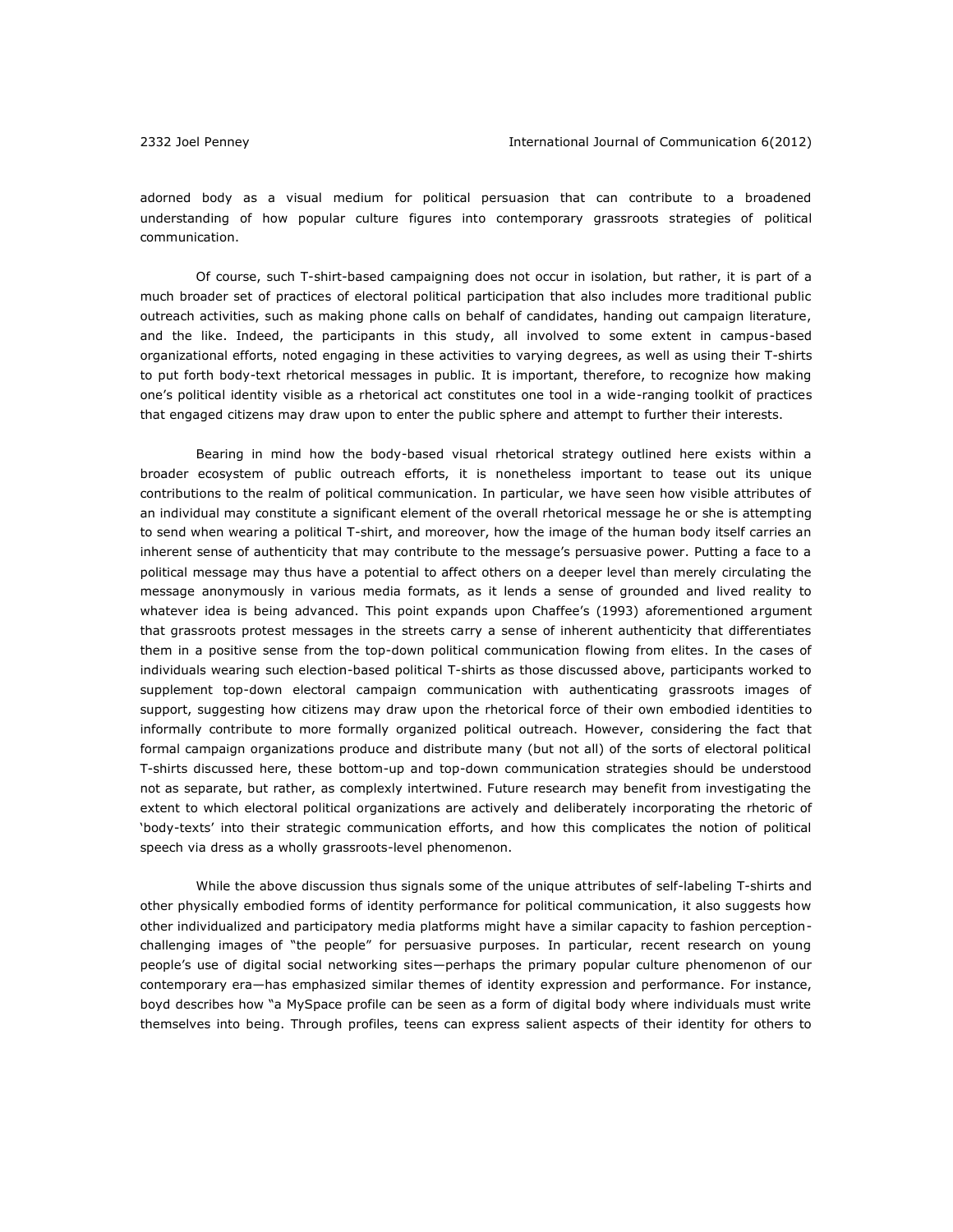see and interpret" (2008, p. 129). However, what is less clear is how such digitally-enabled expressive practices might possibly relate to participation in the public sphere, particularly when such public articulations of identity take on a political character. While Jenkins (2006) both suggests that digital media-oriented fan communities may be paving a new road for collective political action and points to the circulation of online political satire videos as possible evidence, his discussion does not explicitly connect the concept of identity expression to participation in the political process. Future research exploring the use of popular social media platforms for participation in the political arena may therefore benefit from taking into consideration how expressions of political identity via the "digital body" may be conceptualized as rhetorical gestures that might potentially have real political effects. Indeed, by taking cues from scholarship on the political dimensions of dress, scholars can contribute to a broadened understanding of public sphere participation that includes the identity performances endemic to a wide variety of popular culture-related practices.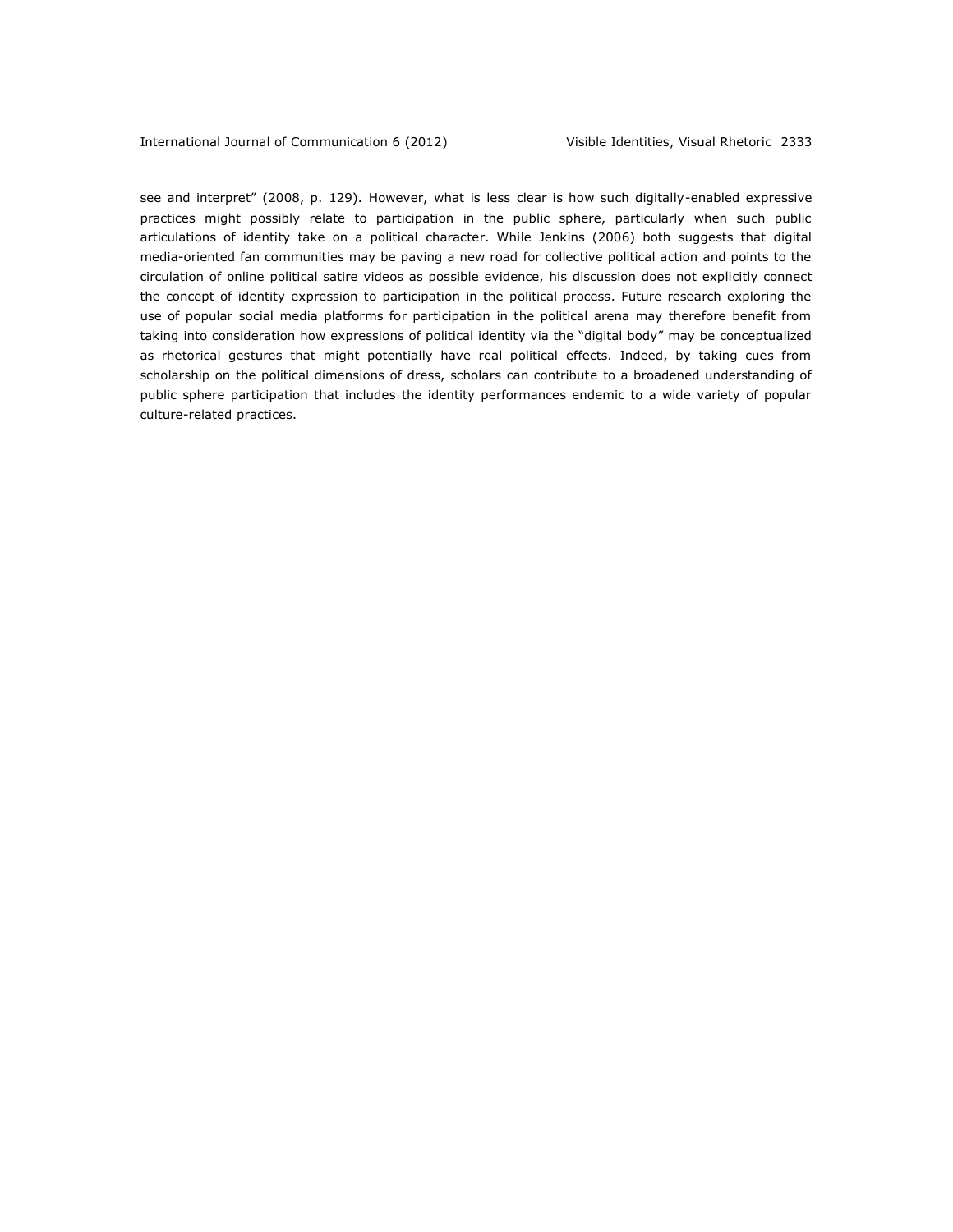# **References**

Arendt, H. (1958). *The human condition*. Chicago: University of Chicago Press.

- Axford, B., & Huggins, R. (2002). Political marketing and the aestheticization of politics: Modern politics and postmodern trends. In N. J. O'Shaughnessy & S. C. Henneberg (Eds.), *The idea of political marketing* (pp. 187–208). Westport, CT: Praeger Publishers.
- Banet-Weiser, S., & Lapsansky, C. (2008). RED is the new black: Brand culture, consumer citizenship and political possibility. *International Journal of Communication, 2*, 1248–1268.
- boyd, d. (2008). Why youth (heart) social network sites: The role of networked publics in teenage social life. In D. Buckingham (Ed.), *Youth, identity, and digital media: The John D. and Catherine T. MacArthur Foundation series on digital media and learning* (pp. 119–142)*.* Cambridge, MA: MIT Press.
- Chaffee, L. G. (1993). *Political protest and street art: Popular tools for democratization in Hispanic countries*. Westport, CT, and London: Greenwood Press.
- Corner, J., & Pels, D. (2003). Introduction: The re-styling of politics. In J. Corner & D. Pels (Eds.), *Media and the restyling of politics: Consumerism, celebrity, and cynicism* (pp. 1–18). London: SAGE Publications.
- Crane, D. (2000). *Fashion and its social agendas: Class, gender, and identity in clothing*. Chicago: University of Chicago Press.
- Dahlgren, P. (2009). *Media and political engagement: Citizens, communication, and democracy*. Cambridge, UK: Cambridge University Press.
- Delli Carpini, M. X., & Williams, B. (1994). "Fictional" and "non-fictional" television celebrates Earth Day, or, Politics is comedy plus pretense. *Cultural Studies, 8*(1), 74–98.
- Fiske, J. (1989). *Understanding popular culture*. New York: Routledge.
- Giddens, A. (1991). *Modernity and self-identity: Self and society in the late modern age*. Stanford, CA: Stanford University Press.
- Glaser, B. G., & Strauss, A. L. (1967). *The discovery of grounded theory: Strategies for qualitative research*. London: Wiedenfeld and Nicholson.
- Goodnow, P. (2006). On Black Panthers, blue ribbons, and peace signs: The function of symbols in social campaigns. *Visual Communication Quarterly, 13*(3), 166–179.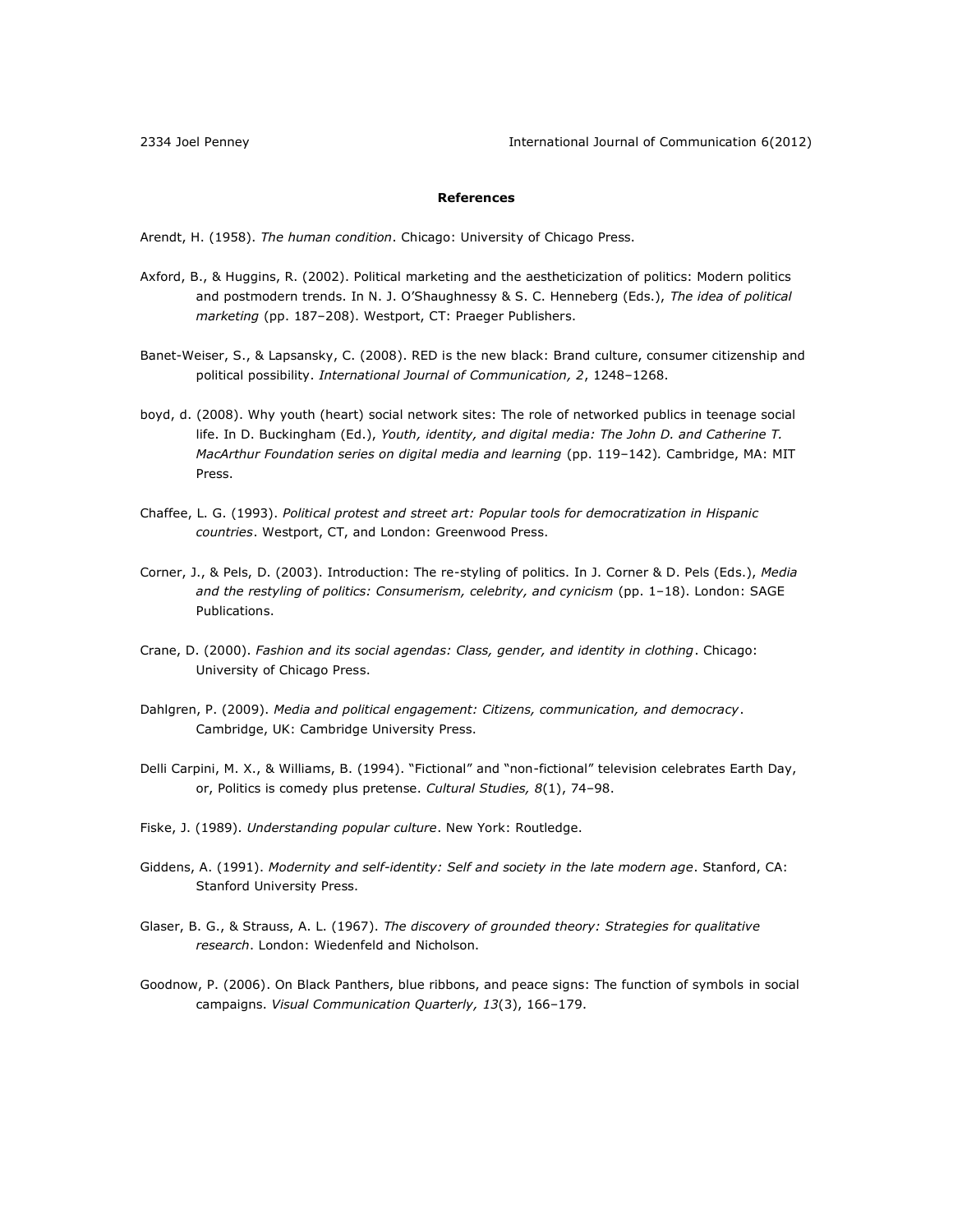Habermas, J. (1989*). Structural transformation of the public sphere*. Cambridge, MA: MIT Press.

- Hall, S. (1982). The rediscovery of ideology: The return of the repressed in media studies. In M. Gurevitch, T. Bennett, J. Curran, & J. Woollacott (Eds.), *Culture, society, and the media* (pp. 56– 90). London: Methuen.
- Hammersley, M., & Atkinson, P. (2007). *Ethnography: Principles in practice, 3rd ed*. London and New York: Routledge.
- Hearn, A. (2012). Brand me "activist." In R. Mukherjee & S. Banet-Weiser (Eds.), *Commodity activism: Cultural resistance in neoliberal time*s (pp. 23–38). New York: New York University Press.
- Hebdige, D. (1979). *Subculture: The meaning of style*. London: Methuen.
- Jones, J. P. (2005). *Entertaining politics: New political television and civic culture*. Oxford, UK: Rowman & Littlefield.
- Jansson, A. (2002). The mediatization of consumption: Towards an analytical framework of image culture. *Journal of Consumer Culture, 2*(1), 5–31.
- Jenkins, H. (2006). *Convergence culture: When old and new media collide*. New York: New York University Press.
- Laclau, E. (1977). *Politics and ideology in Marxist theory*. London: New Left Books.
- Parkins, W. (2002). "The epidemic of purple, white, and green": Fashion and the suffragette movement in Britain 1908–1914. In W. Parkins (Ed.), *Fashioning the body politic: Gender, dress, citizenship*  (pp. 97–124). Oxford, UK: Berg.
- Roach, M. E., & Eicher, J. B. (1979). The language of personal adornment. In J. M. Cordwell & R. A. Schwartz (Eds.), *The fabrics of culture: The anthropology of clothing and adornment* (pp. 7–22). The Hague: Mouton Publishers.
- Rubin, H. J., & Rubin, I. S. (1995). *Qualitative interviewing: The art of hearing data*. Thousand Oaks, CA: SAGE Publications.
- Slater, D. (1997). *Consumer culture and modernity*. Cambridge, UK: Polity Press.
- Street, J. (1997). *Politics and popular culture*. Philadelphia: Temple University Press.
- Szerszynski, B. (2003). Marked bodies: Environmental activism and political semiotics. In J. Corner & D. Pels (Eds.), *Media and the restyling of politics: Consumerism, celebrity, and cynicism* (pp. 190– 208). London: SAGE Publications.